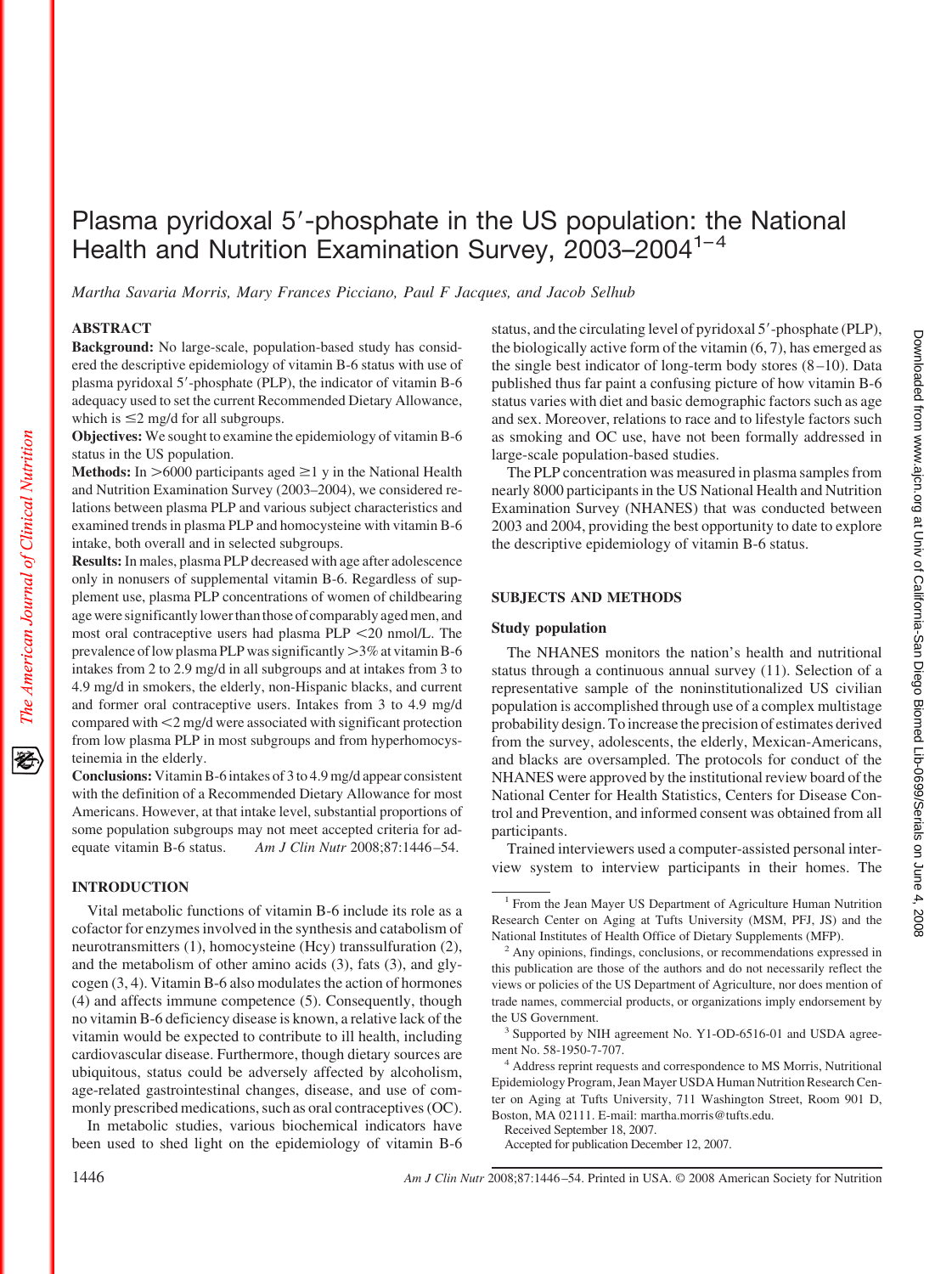$\approx$  10 122 interviewed participants were also asked to report to a mobile examination center (MEC) to provide further interview data and undergo a physical examination that included phlebotomy and body composition measurements. A detailed description of blood collection and processing can be found in the NHANES Medical Technologists Procedures Manual (12). Female participants aged  $\geq$  12 y were interviewed regarding reproductive history at the MEC. Questions concerned age at menarche, menopausal status, and history of OC use, pregnancy, and hormone replacement therapy.

The MEC-examined subjects numbered 9643, of whom 464 were aged  $<$ 1 y, the age limit for the PLP assay. PLP measurements were obtained for 7822 subjects (85%). From these, we excluded the 249 pregnant women, an additional 787 subjects with incomplete or unreliable dietary data, and 235 women for whom reproductive histories were not obtained.

# **Determination of daily vitamin B-6 intake**

Beginning with the 2003–2004 NHANES, 2 days of dietary intake data were collected (13). The first day's data were collected in a 24-h recall interview conducted at the MEC. A second 24-h recall interview was conducted by telephone 3–10 d after the MEC examination. The 2 dietary interviews were administered by trained staff, and the US Department of Agriculture Food Surveys Research Group was responsible for the dietary data collection methodology, maintenance of the databases used to code and process the data, and data review and processing.

Data on dietary supplement use were collected during the in-home interview (14). Subjects were asked whether they had used any vitamins, minerals, or other dietary supplements within 30 d of the interview. Subjects who had used such products were asked to show the interviewer the supplement containers and provide information on the amount, frequency, and duration of use. The amount of each ingredient in each product used was determined by matching the name and manufacturer of the supplement to those in a database developed by the National Center for Health Statistics in collaboration with the National Institutes of Health's Office of Dietary Supplements. The information in the database came from sources such as the manufacturer or retailer, the Internet, and company catalogs.

For subjects who reported using no dietary supplements, daily vitamin B-6 intake was estimated as the average of the 2 vitamin B-6 intake values derived from the 2 diet recalls and the nutrient databases.

We used the various dietary supplement files to identify all subjects who reported using any supplemental source of vitamin B-6 and to determine each such subject's average daily intake of vitamin B-6 from supplements. This amount was added to the average from food obtained from the 2 diet recalls to yield the daily vitamin B-6 intake for subjects who used supplemental vitamin B-6.

#### **Laboratory analyses**

Plasma PLP was measured through use of a homogeneous, nonradioactive, enzymatic assay (A/C Diagnostics, San Diego, CA) (15). The mean intra- and interassay CVs were 8% and 12%–13%, respectively (16). The detection limit of the assay was 10.05 nmol/L. Results below the detection limit were replaced with the value 7.1 nmol/L (ie, the detection limit divided by the square root of 2). Plasma PLP, which was highly skewed, was logarithmically transformed when used as a continuous outcome variable in multivariate analyses. When the outcome of analyses was low compared with higher plasma PLP, "low" was defined as 20 nmol/L. This definition of low vitamin B-6 status was the index of vitamin B-6 adequacy used to set current Estimated Average Requirements (EARs) and Recommended Dietary Allowances (RDAs) of vitamin B-6 (10). The EAR is defined as the average daily intake level of a nutrient that is estimated to meet the needs of one-half of the members of an age and sex group; the RDA is defined as the intake level estimated to meet the needs of virtually all (ie, 97%–98%) of the members of an age and sex group (17). The current EAR and RDA for vitamin B-6 are all  $<$ 2 mg/d (10). The daily value of vitamin B-6 used on food and supplement labels to compare the nutrient content of a product to a standardized dietary reference value is 2 mg (10).

Creatinine concentrations were measured in serum samples obtained from survey participants aged  $\geq$ 12 y (Collaborative Laboratory Services, L.L.C., Ottumwa, IA). The Beckman Synchron LX20 modular chemistry side employed uses the Jaffe rate method.

The fully automated Abbott Hcy fluorescence polarization immunoassay (Abbott Diagnostics, Abbott Park, IL) was used to measure total Hcy in plasma samples from subjects aged  $\geq$ 3 y. These analyses were carried out at the NHANES central laboratory, the Inorganic Toxicology and Nutrition Branch of the National Center for Environmental Health's Division of Laboratory Sciences (Atlanta, GA).

#### **Statistical analyses**

Statistical analyses were performed through use of the SUDAAN release 9.0 (Research Triangle Institute, Research Triangle Park, NC) with appropriate masked variance units (ie, pseudoprimary and pseudostratum) and 2-year sampling weights to account for the survey's complex sampling design  $(18)$ .  $P \leq$ 0.05 was considered statistically significant for all analyses.

We considered associations between several demographic and lifestyle factors and plasma PLP concentration separately for users and nonusers of dietary supplements containing vitamin B-6. These associations were described by differences between least-square means and proportions generated by SUDAAN PROC REGRESS. A multivariate model was used for this purpose, with independent variables of age, sex, race-ethnicity (non-Hispanic white, non-Hispanic black, Mexican-American, other Hispanic, other), cigarette smoking history (current, former, never), body mass index (in kg/m<sup>2</sup>), self-reported diabetes status, and intakes of protein, energy, and alcohol. Estimates of associations between these factors and plasma PLP concentration in users of supplemental vitamin B-6 were obtained after additional control for daily intake of vitamin B-6 from supplemental sources and duration of supplement use. The continuous and categorical dependent variables in the analyses were log (plasma PLP) and plasma PLP below (compared with at or above) 20 nmol/L. We also used the multivariate models to evaluate associations between the various subject characteristics and supplement use (yes or no), and to estimate least-square mean plasma PLP and associated 95% CI for 32 vitamin B-6 intake categories, each comprising 3.2% of the 6165 subjects ( $n \approx 200$ ).

We further explored associations between age and plasma PLP by estimating multivariate-adjusted least-square mean plasma PLP for subjects in 12 age-by-sex categories. Along with the previously mentioned covariates, these analyses were controlled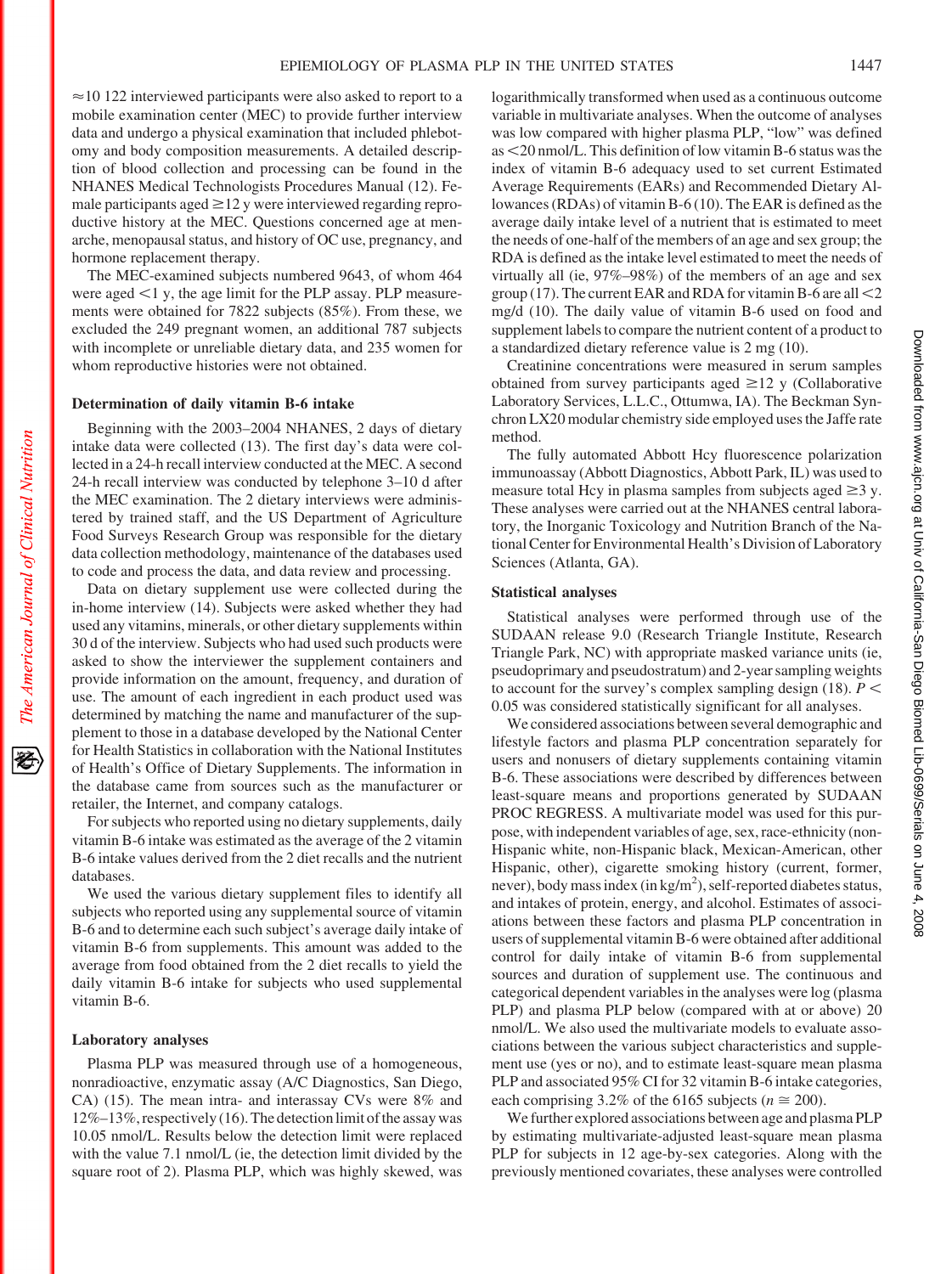for dietary vitamin B-6. With use of the same multivariate model additionally controlled for serum creatinine where possible (ie, age 13–20 y and higher age categories), we related estrogen status (based on sex, menopausal status, and exogenous estrogen use) to circulating PLP concentration and low (compared with higher) PLP status in 4 age categories of nonusers of supplements that contained vitamin B-6.

Combining supplement users and nonusers, we considered how log (plasma PLP) and log (plasma Hcy) varied over 4 categories of vitamin B-6 intake (ie,  $\lt 2$ , 2–2.9, 3–4.9, and  $\ge 5$ mg/d) in young children, subjects aged 13–54 y stratified by sex and OC use, the elderly, non-Hispanic black and non-Hispanic white males aged $\geq$ 13 y, and male smokers and nonsmokers aged  $\geq$ 13 y. All analyses involving Hcy were additionally controlled for history of heart attack or stroke and circulating folate and vitamin B-12 concentrations.

Finally, focusing on survey participants aged  $\geq 65$  y, we used SUDAAN PROC MULTILOG to estimate multivariateadjusted odds ratios and associated 95% CI relating the odds of being in each of the 3 highest vitamin B-6-intake categories (compared with consuming  $\leq 2$  mg/d) and the odds of normal compared with low plasma PLP to the odds of elevated plasma Hcy and hyperhomocysteinemia (compared with a normal Hcy concentration) according to the following definitions: normal Hcy,  $\leq 10.2 \mu$ mol/L; elevated Hcy, 10.3–14  $\mu$ mol/L; hyperhomocysteinemia, Hcy  $>$  14  $\mu$ mol/L.

#### **RESULTS**

The American Journal of Clinical Nutrition

移

#### **Subject characteristics**

By design, the demographic makeup of the sample resembled that of the US population. Mean  $\pm$  SEM intake of vitamin B-6 from foods was  $1.86 \pm 0.02$  mg/d in nonusers of supplements containing vitamin B-6 and  $1.94 \pm 0.02$  mg/d in supplement users  $(P = 0.001)$ , with teenagers consuming the least and the elderly consuming the most. Thirty-six percent of the population used supplements that contained vitamin B-6, and this habit was associated with higher age, female sex, non-Hispanic white raceethnicity, nonsmoking status, and nonobese status (data not shown). Among women, use of female hormones was significantly associated with supplement use (odds ratio,  $95\%$  CI = 1.5, 1.1–1.9). However, only about one-half of the OC users supplemented their diets with vitamin B-6. Mean  $\pm$  SEM daily intakes of protein and energy were  $81 \pm 0.73$  g and  $2193 \pm 16.5$  kcal, respectively.

# **Diet and subject characteristics in relation to plasma PLP**

With all covariates and total vitamin B-6 intake controlled for, plasma PLP was not significantly related to energy intake. However, plasma PLP increased by 1 nmol/L for every additional gram of protein ingested per day  $(P < 0.001)$ , and a positive association between serum creatinine and plasma PLP was marginally significant  $(P < 0.058)$ .

After multivariate adjustment, plasma PLP increased by about 12 nmol/L per 1 mg increase in daily vitamin B-6 intake (*P* 0.001) (**Figure 1**).

Plasma PLP concentrations 20 nmol/L occurred in 11% of supplement users and 24% of nonusers. However, only 5% of men using supplements had PLP values that low, compared with



FIGURE 1. Increase in plasma pyridoxal 5'-phosphate (PLP) with increasing vitamin B-6 intake from foods and supplements combined; subjects  $(n = 6165)$  were aged  $\geq 1$  y. Symbols represent least-square geometric means for 32 categories, each comprising  $3.2\%$  ( $n \approx 200$ ) of the subjects. Means are adjusted for age, sex, race-ethnicity, cigarette smoking history, BMI (in kg/m2 ), diabetes status, and intakes of protein, energy, and alcohol; error bars represent 95% CI for the means.

nearly 32% of women who were not supplementing their diets with vitamin B-6 (**Table 1**).

Among both users and nonusers of supplements containing vitamin B-6, plasma PLP was significantly lower in women compared with men, non-Hispanic blacks compared with non-Hispanic whites, current smokers compared with those who had never smoked, and underweight as opposed to normal-weight subjects.

The preliminary data analyses did not suggest that the elderly had particularly low plasma PLP, regardless of supplement use. Specifically, plasma PLP increased significantly with age in supplement users  $(P < 0.001)$ , even after controlling for daily intake from supplements and duration of supplementation. Furthermore, data for nonsupplement users, as well as data on the prevalence of low PLP in supplement users, provided some evidence that adults aged 21–44 y had particularly low vitamin B-6 status, though teenagers had the lowest vitamin B-6 intakes.

# **Interaction among supplement use, sex, and age in relation to plasma PLP**

Sex-stratified analyses revealed that both the apparent vulnerability to low plasma PLP of young adults and the increase in plasma PLP with increasing age of supplement users were artifacts of combining data for males and females, 2 groups with very different age trends. Among nonusers of supplements, male teens had the highest plasma PLP levels (**Figure 2**) and the lowest prevalence of plasma PLP < 20 nmol/L (12%) of all the age  $\times$  sex categories. In fact, even with serum creatinine controlled for, plasma PLP decreased significantly with increasing age in males from the teen years onward  $(P = 0.001)$ . Furthermore, 22% of both young boys and men aged  $\geq 65$  y had low plasma PLP ( $P <$ 0.01 for the comparisons between these age groups and male teens).

Just under 30% of young girls, female adolescents, and elderly women had plasma  $PLP \leq 20$  nmol/L, and geometric mean plasma PLP for these subgroups was, at best, slightly above 30 nmol/L. As low as the plasma PLP concentrations of these female subjects were, they were about 10 nmol/L higher on average than the concentrations we estimated for women aged  $21-44$  y, in whom the prevalence of low plasma PLP was  $>40\%$ .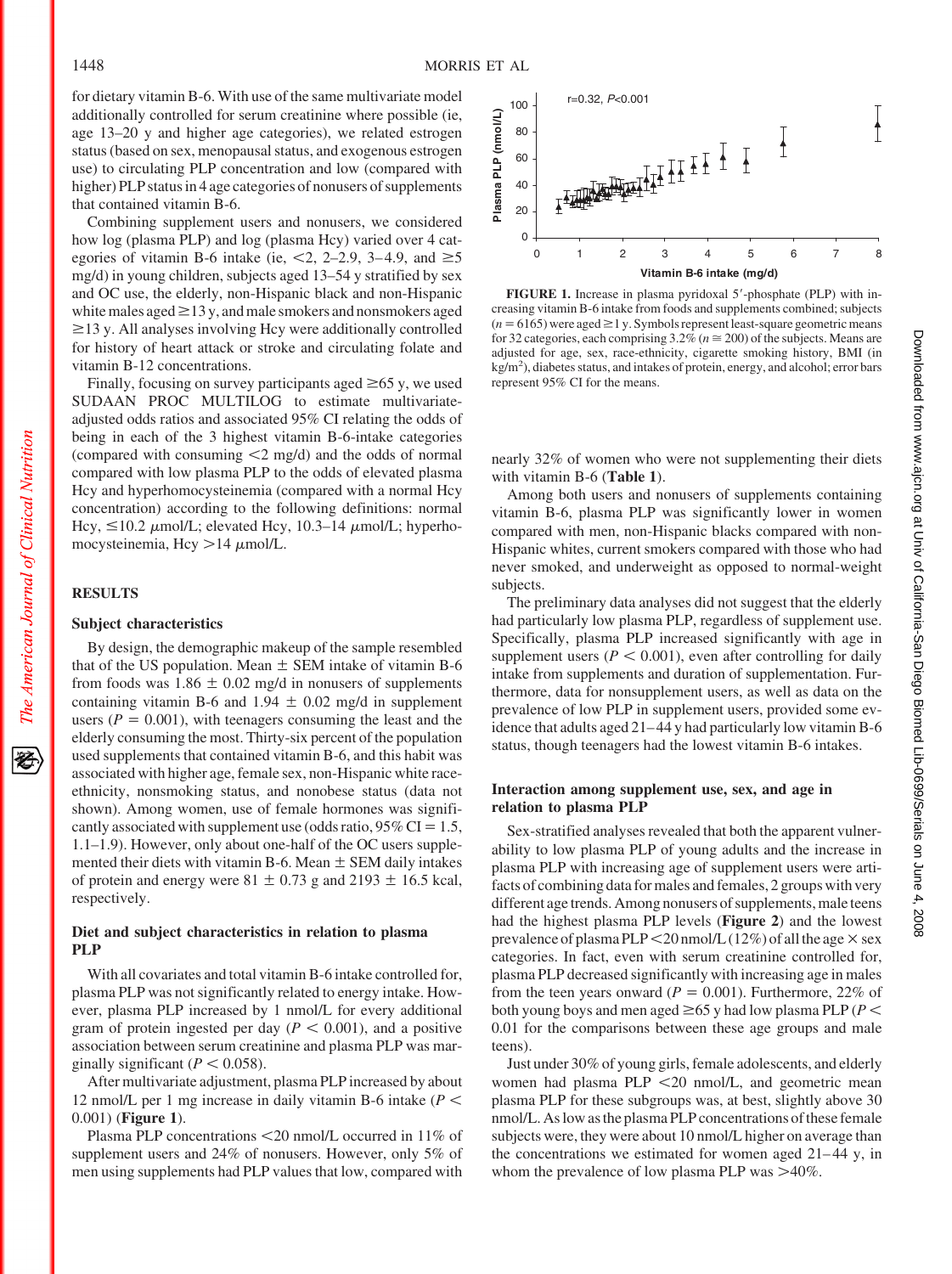The American Journal of Clinical Nutrition

Vitamin B-6 status according to demographics, body weight, diabetes, and lifestyle in the US population, 2003–2004

|                                 | Plasma PLP                              |                                       |                                              |                                       |                                       |                                              |  |
|---------------------------------|-----------------------------------------|---------------------------------------|----------------------------------------------|---------------------------------------|---------------------------------------|----------------------------------------------|--|
| Characteristic                  | Nonusers of supplemental vitamin $B-61$ |                                       |                                              | Users of supplemental vitamin $B-6^2$ |                                       |                                              |  |
|                                 | Subjects                                | Geometric mean<br>$(95\% \text{ CI})$ | Percentage <20 nmol/L<br>$(95\% \text{ CI})$ | Subjects                              | Geometric mean<br>$(95\% \text{ CI})$ | Percentage <20 nmol/L<br>$(95\% \text{ CI})$ |  |
|                                 | $\boldsymbol{n}$                        |                                       |                                              | $\boldsymbol{n}$                      |                                       |                                              |  |
| Age                             |                                         |                                       |                                              |                                       |                                       |                                              |  |
| <13y                            | 903                                     | $34(31, 36)^3$                        | $25(20, 30)^3$                               | 275                                   | 49 (40, 62)                           | 11(2, 19)                                    |  |
| $13 - 20y^4$                    | 1317                                    | 37(35, 40)                            | 19(17, 21)                                   | 196                                   | 58 (52, 65)                           | 10(6, 14)                                    |  |
| $21 - 34y$                      | 556                                     | 32 $(29, 35)^3$                       | $27(22, 32)^3$                               | 197                                   | 56 (47, 68)                           | $16(10, 23)^{5}$                             |  |
| $35 - 44y$                      | 410                                     | 32 (29, 36) <sup>3</sup>              | $26(20, 33)^3$                               | 163                                   | 57 (50, 66)                           | $15(9, 21)^{5}$                              |  |
| $45 - 64$ y                     | 632                                     | 36(33, 40)                            | $23(20, 27)^3$                               | 428                                   | 73 (60, 90) <sup>3</sup>              | 7(1, 13)                                     |  |
| $\geq 65$ y                     | 581                                     | 36(31, 41)                            | 24 $(18, 30)^5$                              | 501                                   | 78 $(64, 97)^3$                       | 6(0, 13)                                     |  |
| <b>Sex</b>                      |                                         |                                       |                                              |                                       |                                       |                                              |  |
| Male <sup>4</sup>               | 2351                                    | 41(37, 45)                            | 16(12, 20)                                   | 834                                   | 81 (73, 89)                           | 5(3, 7)                                      |  |
| Female                          | 2048                                    | 29 $(26, 31)^3$                       | $32(28, 36)^3$                               | 926                                   | 54 (49, 59) <sup>3</sup>              | $15(12, 17)^3$                               |  |
| Race/ethnicity                  |                                         |                                       |                                              |                                       |                                       |                                              |  |
| Non-Hispanic white <sup>4</sup> | 1654                                    | 35 (32, 39)                           | 23(19, 27)                                   | 1105                                  | 66 (60, 73)                           | 10(8, 12)                                    |  |
| Non-Hispanic black              | 1357                                    | 31 $(29, 33)^3$                       | 29 $(26, 32)^3$                              | 270                                   | 54 $(45, 65)^3$                       | $17(11, 23)^3$                               |  |
| Mexican American                | 1139                                    | 34(28, 43)                            | 23(13, 33)                                   | 300                                   | 63 (52, 76)                           | 13(5, 22)                                    |  |
| Smoking status                  |                                         |                                       |                                              |                                       |                                       |                                              |  |
| Never <sup>4</sup>              | 3411                                    | 37(33, 40)                            | 22(18, 26)                                   | 1483                                  | 68 (62, 75)                           | 9(7, 11)                                     |  |
| Former                          | 92                                      | 33 (27, 39)                           | 26(16, 36)                                   | 16                                    | 65(47, 89)                            | $2(-3, 6)^3$                                 |  |
| Current                         | 896                                     | $29(27, 31)^3$                        | $30(26, 34)^3$                               | 261                                   | 51 (43, 60) <sup>3</sup>              | $15(9, 20)^{5}$                              |  |
| <b>BMI</b>                      |                                         |                                       |                                              |                                       |                                       |                                              |  |
| < 18.5                          | 674                                     | 32 $(28, 35)^3$                       | 31 $(24, 36)^3$                              | 239                                   | 81 (67, 100) <sup>3</sup>             | $4(-3, 10)^{5}$                              |  |
| $18.5 - 24.94$                  | 1611                                    | 36 (32, 39)                           | 23(19, 27)                                   | 583                                   | 66 (60, 73)                           | 13(9, 17)                                    |  |
| 24.9-29.9                       | 1079                                    | 36(33, 38)                            | 22(17, 26)                                   | 541                                   | 67(56, 80)                            | $9(4, 13)^{5}$                               |  |
| $\geq 30$                       | 1035                                    | 33 (31, 36)                           | 24(20, 28)                                   | 397                                   | 56 (49, 65) <sup>3</sup>              | 10(3, 17)                                    |  |
| Diabetes                        |                                         |                                       |                                              |                                       |                                       |                                              |  |
| $\mathrm{No}^4$                 | 4110                                    | 34 (32, 37)                           | 24(20, 28)                                   | 1601                                  | 64 (58, 71)                           | 11(9, 13)                                    |  |
| Yes                             | 289                                     | 35(30, 40)                            | 20(13, 27)                                   | 159                                   | 77 $(67, 90)^3$                       | $5(0, 11)^{5}$                               |  |
| Alcohol                         |                                         |                                       |                                              |                                       |                                       |                                              |  |
| Nonuser <sup>4</sup>            | 3576                                    | 34 (31, 37)                           | 24(20, 28)                                   | 1317                                  | 65(59, 71)                            | 10(8, 12)                                    |  |
| User                            | 823                                     | 37 $(33, 40)^5$                       | 22(18, 25)                                   | 443                                   | 66 (60, 73)                           | 10(6, 15)                                    |  |

Estimates are adjusted for all listed factors plus intakes of protein and energy.

*<sup>2</sup>* Estimates are adjusted for listed factors, months of supplement use, and intakes of protein, energy, and supplemental vitamin B-6.

 $3 P < 0.05$  for *t* test comparing the indicated category to the referent category.

*<sup>4</sup>* Referent category.

 $5P_{0.05} \leq P < 0.1$  for *t* test comparing the indicated category to the referent category.

Among male supplement users, the geometric mean plasma PLP concentration was consistently high from adolescence onward, and young boys had significantly lower plasma PLP than male subjects in all older age groups. The age pattern for supplement-using women was similar to that observed for nonusers, except that the means were much higher in the supplement users. Among female supplement users, only the elderly had higher plasma PLP concentrations than young children  $(P =$ 0.006), because, during the young-adult years, the women's PLP concentrations were at their nadir rather than their peak.

#### **Estrogen status and plasma PLP**

Although current and former OC users had particularly low plasma PLP concentrations (**Table 2**), the male-female differences revealed in Figure 2 among nonusers of supplemental vitamin B-6 were not entirely explained by exogenous estrogen use. Specifically, estimates of geometric mean plasma PLP for teen girls and young-adult women who had never used exogenous estrogen were significantly lower than those obtained for comparably aged men, and 20 –25% of the females in these age groups had plasma PLP below the cutoff point for vitamin B-6 adequacy, compared with  $\leq 15\%$  of the males.

Geometric mean plasma PLP approximated 25 nmol/L for 3 age ranges of premenopausal former OC users who were not supplementing their diets with vitamin B-6. Although the majority of such women met the criterion for vitamin B-6 adequacy, the proportion with low plasma PLP was, at 40%, much higher than the 12–19% estimated for comparably aged men and boys. Geometric mean plasma PLP was significantly lower than 20 nmol/L among current OC users, about three-quarters of whom would be considered vitamin B-6-deficient based on the currently accepted definition.

# **Vitamin B-6 intake in relation to plasma PLP and plasma Hcy in selected subgroups**

Neither plasma PLP nor plasma Hcy differed between young boys and girls, or between men and women aged  $\geq 65$  y. Fur-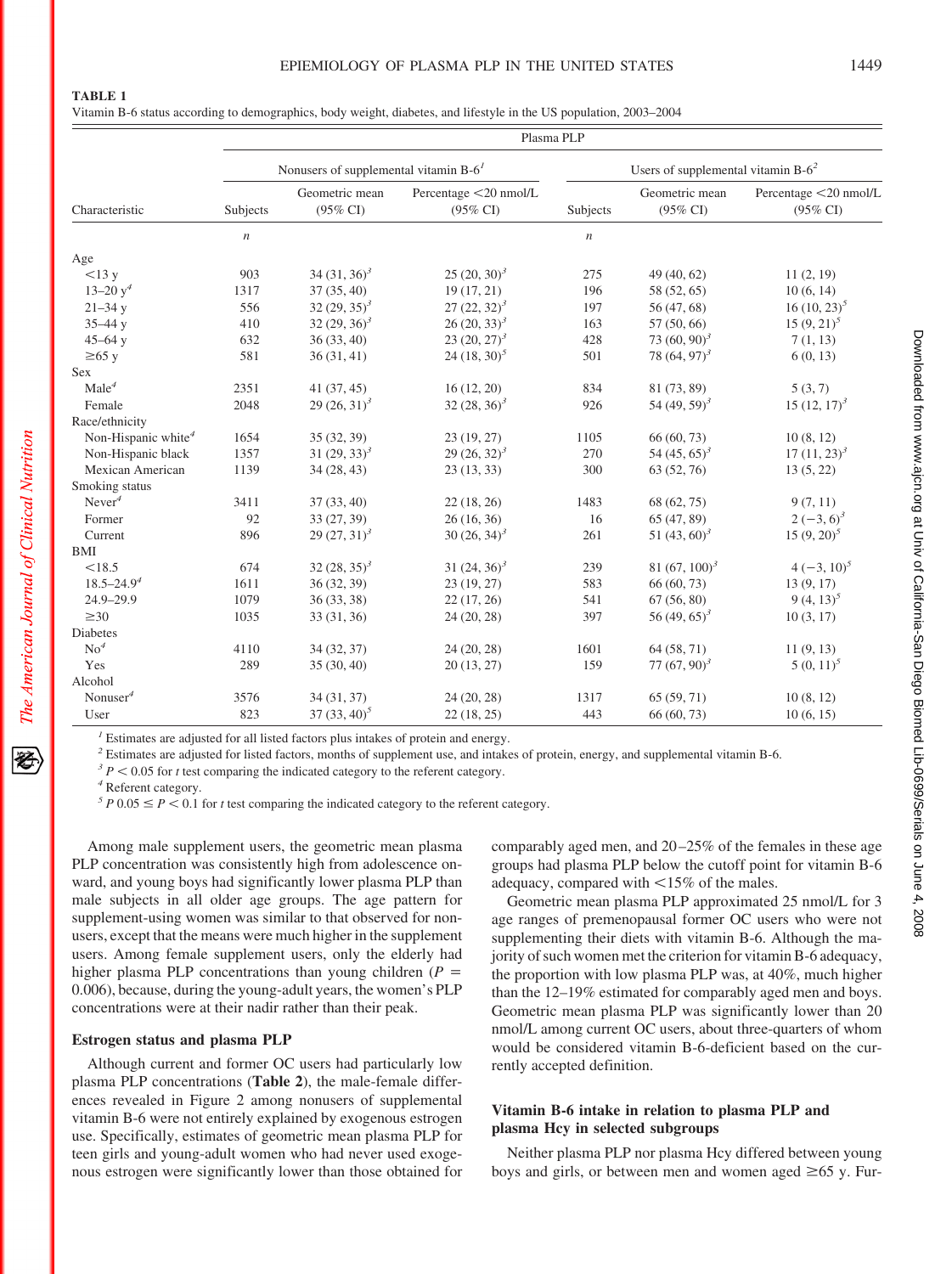

**FIGURE 2.** Relation between age and plasma pyridoxal 5'-phosphate (PLP) in users and nonusers of dietary supplements containing vitamin B-6 aged  $\geq$ 1 y. Symbols represent geometric least-square means adjusted for race-ethnicity, cigarette smoking history, BMI (in kg/m<sup>2</sup>), diabetes status, and intakes of protein, energy, alcohol, and vitamin B-6; error bars represent 95% CIs for the means. Significant differences according to *t* tests were a) different from all other age groups of men; b) different from men in the same age group; c) different from all other age groups of women; d) different from women in all older age groups; and e) different from young boys; age  $\times$  supplement use,  $P \le 0.001$ ; sex  $\times$  supplement use,  $P = 0.690$ , supplement use  $\times$  sex  $\times$  age,  $P = 0.026$ .

thermore, trends in plasma PLP and plasma Hcy across vitamin B-6 intake categories were virtually identical between the 2 sexes in these age groups. Consequently, we combined the sexes for subgroup analyses focused on children and the elderly. Results

displayed in Table 2 showed that estrogen status was strongly correlated with plasma PLP in adolescence and earlier adulthood. However, because the sample size did not permit simultaneous stratification by estrogen status and other factors, we

#### **TABLE 2**

The American Journal of Clinical Nutrition

豾

Estrogen status and plasma pyridoxal 5'-phosphate (PLP) among nonusers of supplemental vitamin B-6 in the US population, 2003–2004<sup>*1*</sup>

|                                 | Age            |                    |                    |                    |  |  |
|---------------------------------|----------------|--------------------|--------------------|--------------------|--|--|
| Estrogen status                 | $<13$ y        | $13 - 20y$         | $21 - 44$ y        | $\geq$ 45 y        |  |  |
| Males $(n)$                     | 473            | 700                | 542                | 626                |  |  |
| Plasma PLP (nmol/L)             | $35(31-40)^2$  | $44(41-47)$        | $43(39 - 47)$      | $39(36-43)$        |  |  |
| $<$ 20 nmol/L $(\% )$           | $24(18-30)$    | $12(8-16)$         | $14(10-18)$        | $19(15-23)$        |  |  |
| Females                         |                |                    |                    |                    |  |  |
| Never used hormones $(n)$       | 440            | 494                | 97                 | 157                |  |  |
| Plasma PLP (nmol/L)             | $36(32-42)$    | $35(32-39)^3$      | $30(26-35)^3$      | $37(30-47)$        |  |  |
| $<$ 20 nmol/L $(\% )$           | $23(13-32)$    | $20(13-26)^3$      | $25(13-37)$        | $23(13-32)$        |  |  |
| Past OC use, menstruating $(n)$ | $\Omega$       | 59                 | 227                | 65                 |  |  |
| Plasma PLP $(nmol/L)^4$         |                | $25(16-38)^3$      | 24 $(19-29)^{3,5}$ | 27 $(20-35)^{3,5}$ |  |  |
| $<$ 20 nmol/L $(\% )$           |                | $37(15-59)^3$      | 40 $(33-47)^{3,5}$ | 38 $(26-49)^{3,5}$ |  |  |
| Past OC use menopausal $(n)$    | $\Omega$       |                    | 25                 | 113                |  |  |
| Plasma PLP (nmol/L)             |                |                    | $30(21-41)^3$      | $32(26-38)^3$      |  |  |
| $<$ 20 nmol/L $(\% )$           |                |                    | $31(7-55)$         | $25(14-35)$        |  |  |
| Past HRT Use $(n)^6$            | $\Omega$       | $\overline{0}$     | 6                  | 163                |  |  |
| Plasma PLP (nmol/L)             |                |                    |                    | 33 $(28-38)^3$     |  |  |
| $<$ 20 nmol/L $(\% )$           |                |                    |                    | $27(16-36)$        |  |  |
| Current hormone use $(n)^{6,7}$ | $\overline{0}$ | 50                 | 47                 | 48                 |  |  |
| Plasma PLP (nmol/L)             |                | 13 $(10-15)^{3,5}$ | 11 $(8-14)^{3,5}$  | $31(19-47)$        |  |  |
| $<$ 20 nmol/L $(\% )$           |                | 73 $(63-83)^{3,5}$ | 78 $(59-96)^{3,5}$ | $27(16-46)$        |  |  |

<sup>*1*</sup> OC, oral contraceptive; HRT, hormone replacement therapy. Tabulated values were estimated from multivariate models adjusted for age, race/ethnicity, BMI, smoking status, diabetes status, serum creatinine (last 3 columns only), and intakes of protein, energy, alcohol, and vitamin B-6.

*<sup>2</sup>*  $\bar{x}$ *;* range in parentheses (all such values). *3 P* < 0.05 for the *t* test comparing females in the subgroup to males in the same age range.

*<sup>4</sup> P* 0.009 for the comparison between former OC users and females who never used hormones when ages 13– 44 y were combined.

 $5P < 0.05$  for the *t* test comparing females in the subgroup to females in the same age range who had never used hormones.

*<sup>6</sup>* Some of those on HRT had used OCs when premenopausal; analyses were controlled for this past use.

 $^7$  Aged  $<$  45 y, OC use; aged  $\geq$  45 y, HRT.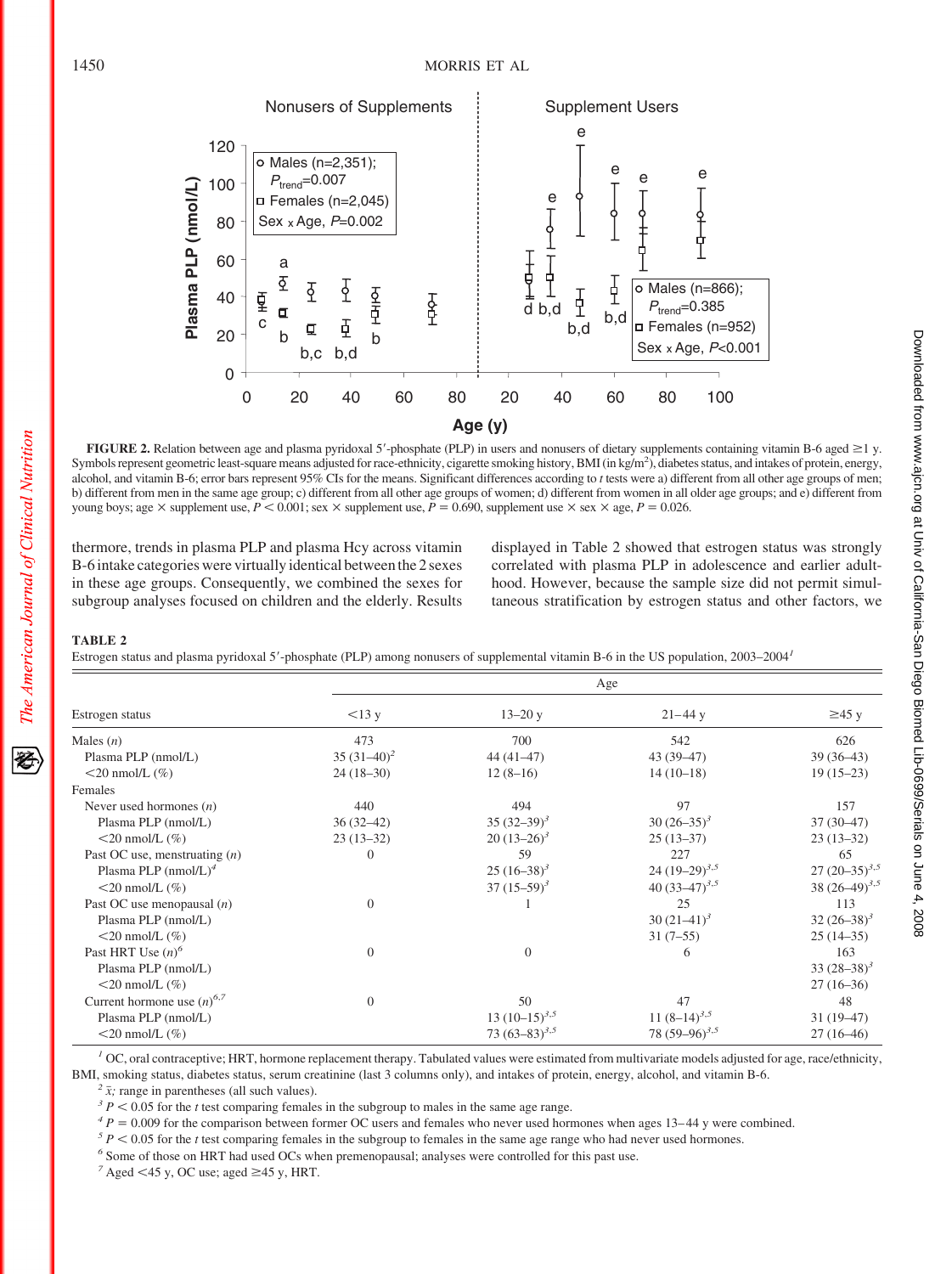Downloaded from www.ajcn.org at Univ of California-San Diego Biomed Lib-0699/Serials on June 4, 2008 Downloadedfrom [www.ajcn.org](http://www.ajcn.org) at Univ of California-San Diego Biomed Lib-0699/Serials on June 4, 2008

Plasma pyridoxal 5'-phosphate (PLP) and plasma homocysteine (Hcy) by vitamin B-6 intake and population subgroup<sup>1</sup>

|                                                            | Vitamin B-6 intake (mg/d) |                          |                            |                               |  |
|------------------------------------------------------------|---------------------------|--------------------------|----------------------------|-------------------------------|--|
| Category                                                   | $\leq$ 2                  | $2 - 2.9$                | $3 - 4.9$                  | $\geq 5$                      |  |
| Boys and girls aged <13 y $[n (\%)]^2$                     | 717 (56)                  | 301 (26)                 | 161(17)                    |                               |  |
| Plasma PLP, nmol/L; $P_{\text{trend}} < 0.001$             | 36(32, 41)                | 40(33, 47)               | 54 (44, $66^{3,4}$ )       |                               |  |
| Plasma PLP < 20 nmol/L; %; $P_{\text{trend}} = 0.002$      | 25(19, 30)                | 19(11, 28)               | 3 $(0, 7)^{3, 4}$          |                               |  |
| Plasma Hcy, $\mu$ mol/L; $P_{\text{trend}} = 0.711$        | 4.7(4.5, 4.9)             | 4.8(4.6, 4.9)            | 4.8(4.6, 4.9)              |                               |  |
| Males aged 13–54 y [ $n$ (%)]                              | 750 (35)                  | 507 (28)                 | 332 (21)                   | 207(16)                       |  |
| Plasma PLP, nmol/L; $P_{\text{trend}} < 0.001$             | 40(36, 44)                | 49 (43, 55) <sup>3</sup> | $62(56, 69)^{3,4}$         | $108(94, 124)^{3,4}$          |  |
| Plasma PLP < 20 nmol/L; %; $P_{\text{trend}} = 0.005$      | 16(10, 21)                | 10(6, 14)                | $7(3, 10)^3$               | $5(1,8)^{3,4}$                |  |
| Plasma Hcy, $\mu$ mol/L; $P_{\text{trend}} < 0.001$        | 8.4(8.3, 8.6)             | 8.1(7.6, 8.6)            | 8.1(7.8, 8.4)              | 7.5 $(7.2, 7.8)^{3,4}$        |  |
| Menstruating females aged 13–54 y                          |                           |                          |                            |                               |  |
| Never used OCs $[n (%)]$                                   | 482 (65)                  | 114(15)                  | 62(11)                     | 38(9)                         |  |
| Plasma PLP, nmol/L, $P_{\text{trend}} = 0.008$             | 31(28, 35)                | 34(29, 40)               | 62 (49, 78) <sup>3,4</sup> | 51 $(35, 75)^{3,4}$           |  |
| Plasma PLP < 20 nmol/L; %; $P_{\text{trend}} = 0.008$      | 24 (18, 30)               | 20(11, 30)               | 7 $(1, 13)^{3, 4}$         | $4(-6, 13)^3$                 |  |
| Plasma Hcy, $\mu$ mol/L; $P_{\text{trend}} = 0.556$        | 7.3(7.0, 7.6)             | 7.2(6.9, 7.5)            | 6.8(6.1, 7.7)              | 6.8(6.4, 7.2)                 |  |
| Using OCs $[n \ (\%)]$                                     | 83 (47)                   | 25(17)                   | 22(17)                     | 22(20)                        |  |
| Plasma PLP, nmol/L; $P_{\text{trend}} < 0.001$             | 10(8, 13)                 | 10(7, 13)                | $17(12, 28)^{3,4}$         | 45 $(28, 70)^{3,4}$           |  |
| Plasma PLP < 20 nmol/L; %; $P_{\text{trend}} = 0.025$      | 76 (59, 93)               | 93 (80, 106)             | 49 $(27, 71)^{3,4}$        | $39(22, 56)^{3,4}$            |  |
| Plasma Hcy, $\mu$ mol/L; $P_{\text{trend}} = 0.173$        | 7.2(6.9, 7.5)             | $6.8(5.9, 7.8)^3$        | 6.7(6.3, 7.1)              | 6.7(6.4, 7.0)                 |  |
| Used OCs in the past $[n (\%)]$                            | 282 (53)                  | 90(18)                   | 76(17)                     | 43(12)                        |  |
| Plasma PLP, nmol/L; $P_{\text{trend}} < 0.001$             | 23(21, 25)                | $30(24, 37)^3$           | 40 $(33, 47)^{3,4}$        | 53 (38, 84) <sup>3,4</sup>    |  |
| Plasma PLP < 20 nmol/L; %; $P_{\text{trend}}$ < 0.001      | 40(36, 44)                | 29 (19, 39)              | $24(17, 30)^3$             | $9(-2, 20)^{3, 4}$            |  |
| Plasma Hcy, $\mu$ mol/L; $P_{\text{trend}} = 0.165$        | 7.8(7.5, 8.2)             | 7.6(7.3, 7.9)            | 7.2(6.7, 7.8)              | 7.0(6.3, 7.7)                 |  |
| Men and women aged $\geq 65$ y [n (%)]                     | 449 (37)                  | 134 (13)                 | 270 (27)                   | 212(22)                       |  |
| Plasma PLP, nmol/L; $P_{\text{trend}} < 0.0001$            | 32(28, 37)                | $46(39,53)^3$            | 68 $(62, 75)^3$            | $109(91, 130)^3$              |  |
| Plasma PLP < 20 nmol/L; %; $P_{\text{trend}}$ < 0.001      | 26(20, 33)                | $14(6, 22)^3$            | $6(4, 9)^3$                | $(2, 9)^3$                    |  |
| Plasma Hcy, $\mu \mathrm{mol/L}; P_\mathrm{trend} < 0.001$ | 11.6(11.1, 12.1)          | 11.1(10.7, 11.6)         | $10.2 (9.8, 10.6)^{3,4}$   | $10.4 (10, 10.8)^{3,4}$       |  |
| Non-Hispanic white males aged $\geq$ 13 y [n (%)]          | 402 (39)                  | 287(20)                  | 282(22)                    | 253(20)                       |  |
| Plasma PLP, nmol/L; $P_{\text{trend}} < 0.001$             | 40(36, 44)                | 47 $(40, 55)^3$          | 65 (60, 70) <sup>3,4</sup> | 112 (98, 129) <sup>3,4</sup>  |  |
| Plasma PLP < 20 nmol/L; %; $P_{\text{trend}}$ < 0.001      | 16(10, 22)                | 12(6, 18)                | $5(3,7)^{3,4}$             | $3(1, 5)^{3,4}$               |  |
| Plasma Hcy, $\mu$ mol/L; $P_{\text{trend}} < 0.001$        | 9.7(9.1, 10.3)            | 9.1(8.6, 9.7)            | 8.8 $(8.7, 9)^3$           | 8.4 $(8.3, 8.6)^{3,4}$        |  |
| Non-Hispanic black males aged $\geq$ 13 y [n (%)]          | 327 (59)                  | 140 (19)                 | 96(14)                     | 48(8)                         |  |
| Plasma PLP, nmol/L; $P_{\text{trend}} < 0.001$             | 31(27, 36)                | 43 $(36, 51)^3$          | $50(42, 60)^3$             | $105(78, 140)^{3,4}$          |  |
| Plasma PLP < 20 nmol/L, $P_{\text{trend}}$ < 0.001         | 27(21, 33)                | $13(7, 19)^3$            | $10(4, 16)^3$              | $2(0, 4)^{3,4}$               |  |
| Plasma Hcy, $\mu$ mol/L; $P_{\text{trend}} = 0.321$        | 8.8 (8.3, 9.4)            | 8.8 (8.3, 9.3)           | 8.5(8.3, 8.7)              | 8.5(8.3, 8.7)                 |  |
| Male nonsmokers aged $\geq$ 13 y [n (%)]                   | 742 (40)                  | 428 (20)                 | 366(21)                    | 303(19)                       |  |
| Plasma PLP, nmol/L; $P_{\text{trend}} < 0.001$             | 40(35, 46)                | 51 $(45, 57)^3$          | 64 $(58, 71)^{3,4}$        | 124 (110, 139) <sup>3,4</sup> |  |
| Plasma PLP < 20 nmol/L, $P_{\text{trend}}$ < 0.001         | 16(10, 22)                | 9(5, 13)                 | $5(3, 7)^3$                | $1(-1, 3)^{3,4}$              |  |
| Plasma Hcy, $\mu$ mol/L; $P_{\text{trend}} < 0.001$        | 9.4(9.2, 9.6)             | 9.0(8.7, 9.4)            | $8.7(8.3, 9)^3$            | $8.2 (7.9, 8.6)^{3,4}$        |  |
| Male smokers aged $\geq$ 13 y [n (%)]                      | 282 (49)                  | 175(21)                  | 131(17)                    | 71 (13)                       |  |
| Plasma PLP, nmol/L; $P_{\text{trend}} < 0.001$             | 33(29, 37)                | 40(33, 47)               | 54 (45, 64) <sup>3,4</sup> | 77 $(63, 93)^{3,4}$           |  |
| Plasma PLP < 20 nmol/L; %; $P_{\text{trend}}$ < 0.001      | 21(15, 27)                | 15(5, 25)                | $9(5, 13)^3$               | $6(0, 12)^3$                  |  |
| Plasma Hcy, $\mu$ mol/L; $P_{\text{trend}} = 0.016$        | 9.7(9.1, 10.3)            | 9.2(8.5, 10)             | 9.1(8.8, 9.5)              | $8.7(8.0, 9.4)^3$             |  |

<sup>*1*</sup> OC, oral contraceptive. Values are least-square geometric means (and 95% CIs) adjusted for age, body mass index (in kg/m<sup>2</sup>), diabetes status, serum creatinine, and intakes of protein, energy, and alcohol; means and proportions are also adjusted for estrogen status, race/ethnicity, and smoking status, except where results are shown stratified by these factors; plasma Hcy values are additionally adjusted for serum concentrations of folate and vitamin B-12 and for history of heart attack or stroke.

<sup>2</sup> The 2 highest intake categories were combined for young children (and placed under the "3–4.9" heading), because of the small number consuming  $\geq 5$ mg vitamin B-6/d.

 $3 P \le 0.05$  for *t* test comparing the indicated category to the category that consumed  $\le 2$  mg/d.

 $^{4}P$  < 0.05 for *t* test comparing the indicated category to the category that consumed 2–2.9 mg/d.

included males only in analyses stratified by race-ethnicity and smoking status (**Table 3**).

The proportion of subjects who consumed  $\leq 2$  mg/d of vitamin B-6 ranged from 35% in men aged 13–54 y to 65% in menstruating women who had never used exogenous estrogen.

Despite the finding of a strong, graded increase in plasma PLP with increasing vitamin B-6 intake in all population subgroups, plasma PLP was often low at vitamin B-6 intakes between 2 and 2.9 mg/d (above the current RDA), with no significant difference in geometric mean plasma PLP between the 2 lowest-intake categories. Furthermore, the entire 95% CI for the prevalence of plasma PLP <20 nmol/L was >3% among subjects consuming between 2 and 2.9 mg/d in all population subgroups. On the other hand, geometric mean plasma PLP was always significantly higher for subjects consuming 3-4.9 mg/d of vitamin B-6 than it was for the subjects consuming  $\leq 2$  mg/d, and in most subgroups, the prevalence of low plasma PLP was not significantly different from 3% at that intake level. Current and former OC users, the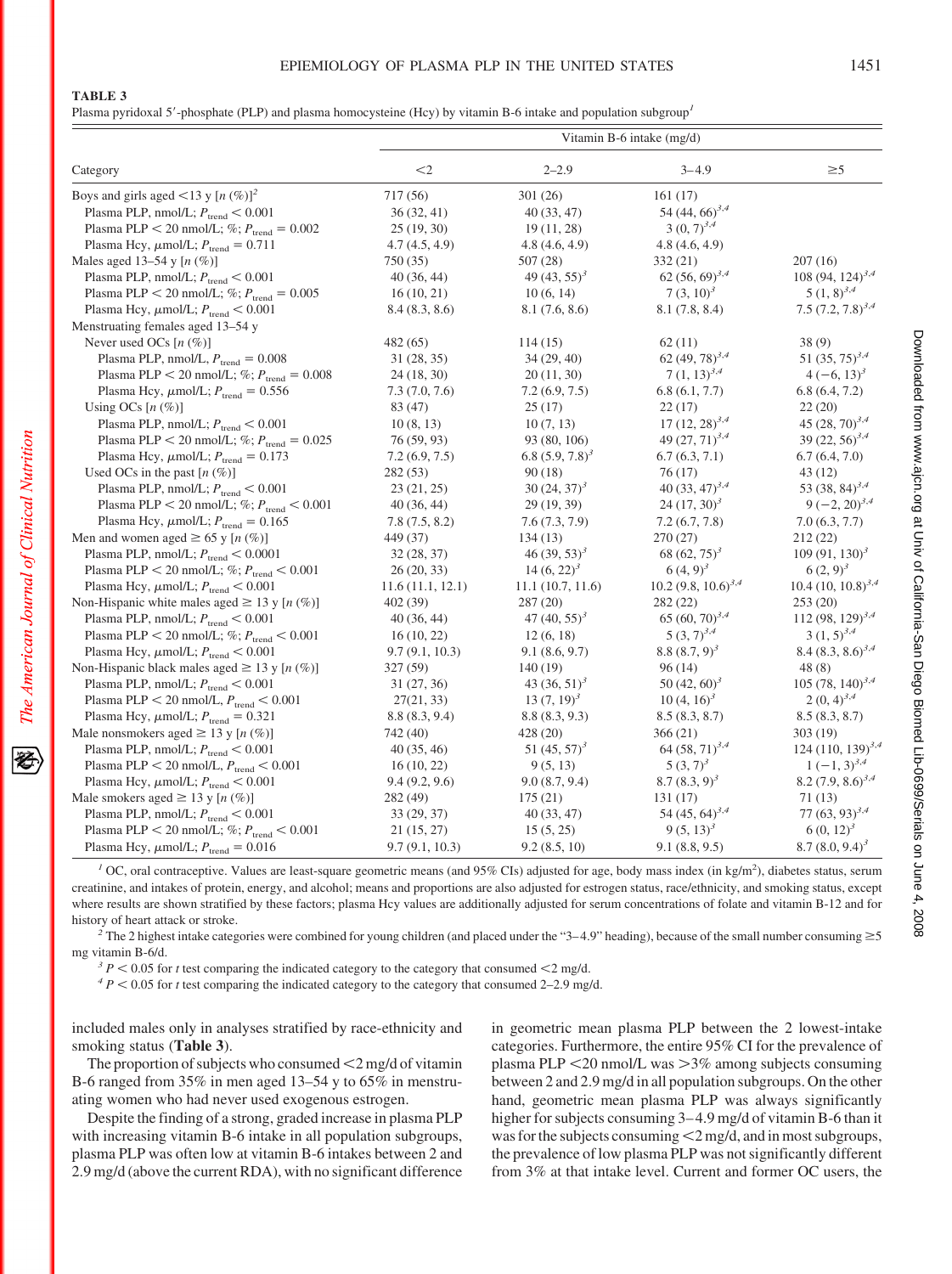elderly, non-Hispanic black males, and male smokers were exceptions to this rule. However, the prevalence of low plasma PLP was not significantly different from 3% at vitamin B-6 intakes  $\geq$ 5 mg/d in all of these subgroups, except current OC users, in whom the prevalence of low plasma PLP was about 40%, even at the highest intake level.

In the population aged  $\geq$  12 y, plasma Hcy decreased by 0.5  $\mu$ mol/L per 62 nmol/L increase in plasma PLP ( $P < 0.001$ ). An equivalent decrease in plasma Hcy was associated with a 1 mg/d increase in vitamin B-6 intake  $(P = 0.003)$ . However, the association between vitamin B-6 status and plasma Hcy was not apparent in all population subgroups. Specifically, a significant decrease in plasma Hcy with increasing vitamin B-6 intake was not observed in young children, women of childbearing age, or non-Hispanic blacks.

Despite a large difference in plasma PLP concentration between current OC users and women of childbearing age who had never used exogenous estrogen, the 2 groups had similar plasma Hcy concentrations. On the other hand, after multivariate adjustment for the full set of covariates, including vitamin B-6 intake, geometric mean plasma Hcy (95% CI) for premenopausal former OC users aged 13-54 y was 7.1 (7.0-7.2)  $\mu$ mol/L, which was significantly higher than the value obtained for comparably aged menstruating women who had never used OCs 6.6 (6.4–6.9).

In elderly men and women combined, although consuming  $\geq$  2 mg/d of vitamin B-6 was associated with significantly higher plasma PLP than consuming less, plasma Hcy did not differ between subjects in these 2 low-intake categories. However, geometric mean plasma Hcy was  $\geq 1$   $\mu$ mol/L lower in elderly subjects who consumed  $3-4.9$  mg/d or  $\geq 5$  mg/d of vitamin B-6 than it was in elderly subjects who consumed less.

#### **Vitamin B-6 status and hyperhomocysteinemia in elderly subjects**

Among subjects aged  $\geq 65$  y, consuming 2–2.9 mg/d compared with less vitamin B-6 was not associated with significant protection from elevated Hcy or hyperhomocysteinemia (**Table 4**). However, consuming  $\geq$  3 mg/d compared with  $\lt$  2 mg/d was

#### **TABLE 4**

The American Journal of Clinical Nutrition

Vitamin B-6 intake category and plasma pyridoxal 5'-phosphate (PLP) category in relation to elevated homocysteine and hyperhomocysteinemia in 1057 NHANES (2003–2004) participants age  $\geq 65$  y<sup>1</sup>

|                              | Plasma homocysteine $(\mu$ mol/L) |                |               |  |
|------------------------------|-----------------------------------|----------------|---------------|--|
| Vitamin B-6 status indicator | $\leq 10.2$                       | $10.3 - 14^2$  | $>14^3$       |  |
| Vitamin B-6 intake $(mg/d)$  |                                   |                |               |  |
| $\langle$                    | Referent                          | Referent       | Referent      |  |
| $2 - 2.9$                    | 1.0                               | 0.6(0.3, 1.2)  | 0.6(0.3, 1.3) |  |
| $3 - 4.9$                    | 1.0                               | 0.5(0.3, 0.8)  | 0.4(0.2, 0.8) |  |
| $\geq 5$                     | 1.0                               | 0.4(0.2, 0.6)  | 0.3(0.1, 0.9) |  |
| Plasma PLP (nmol/L)          |                                   |                |               |  |
| < 20                         | Referent                          | Referent       | Referent      |  |
| $\geq 20$                    | 1.0                               | 0.5(0.3, 0.96) | 0.3(0.2, 0.6) |  |

*<sup>1</sup>* NHANES, National Health and Nutrition Examination Survey. Values are odds ratios (95% CI) generated by polytomous logistic regression after control for age; sex; BMI ( $\text{kg/m}^2$ ); diabetes status; intakes of protein, energy, and alcohol; history of heart attack or stroke; and serum concentrations of folate, vitamin B-12, and creatinine.

*<sup>2</sup>* Elevated.

*<sup>3</sup>* Hyperhomocysteinemia.

associated with significant protection from both outcomes, as was plasma PLP  $\geq$  20 nmol/L compared with a lower value.

#### **DISCUSSION**

Important findings of this investigation include the persistence of plasma PLP levels recognized as increasing the risk of clinically significant low vitamin B-6 status at intakes near the current RDA in all subgroups and the comparatively low geometric mean plasma PLP concentrations and high prevalence of low plasma PLP associated with some characteristics.

Reports of previous studies have been quite mixed regarding the ways in which age (7, 19 –28) and sex (21, 22, 24, 25, 28, 29) relate to vitamin B-6 status, which partly reflects variation across studies in B6-status indicators. However, our study also illustrates the importance of population characteristics (eg, age range and sex distribution) and the power to stratify analyses by key covariates. The most comprehensive previously published study (25) of the descriptive epidemiology of vitamin B-6 status involved 617 participants in the Baltimore Longitudinal Study of Aging, a study of men only. Results were remarkably similar to ours in that plasma PLP decreased by  $\approx$  4 nmol/L per 10-year increase in age in nonsupplemented men, whereas no significant effect of age was found in supplement users. The low plasma PLP concentrations of elderly men found in some studies could have resulted from poor diet or biochemical change caused by illness, but the NHANES and the Baltimore Longitudinal Study of Aging focused on free-living people, and we controlled for diet, diabetes, creatinine, smoking, and alcohol intake. Also, excluding people with signs of renal dysfunction and those with heart attack or stroke history did not alter results (data not shown).

The causes and consequences of low vitamin B-6 status in the elderly are unclear. Decreased absorption, increased catabolism, and defective phosphorylation of B-6 vitamers are all possible causal mechanisms (7, 26). Regarding consequences, we found that plasma PLP concentrations  $\geq$  20 nmol/L and vitamin B-6 intakes  $\geq$ 3 mg/d were significantly associated with protection from Hcy concentrations linked in previous studies to health risks. Specifically, Spence (30) concluded from a review that a doubling of coronary risk was associated with Hcy levels > 10.2  $\mu$ mol/L, and Seshadri (31) linked Hcy levels  $>$ 14  $\mu$ mol/L to a doubling of Alzheimer's disease risk. Studies also suggest that vitamin B-6 deficiency affects humoral and cell-mediated immune responses and possibly tumor growth and disease processes (5).

Opinions vary about the need for dietary supplements to prevent vitamin B-6 deficiency in the elderly (23, 32). Löwik et al (23) recommended merely consuming more food sources of vitamin B-6. However, in the US population, only 6% of elderly people consuming  $\geq 3$  mg/d of vitamin B-6 did not use supplements. About 90% of the users with intakes  $\geq 3$  mg/d took conventional multivitamin/multiminerals; the other 10% took a B-complex mixture or vitamin B-6.

Although the low plasma PLP levels of pregnant and lactating women are well recognized (33, 34), the general vulnerability of women of reproductive age to lower plasma PLP concentrations has not been widely reported. In fact, a 1990 report on the state of the art of evaluating vitamin B-6 status did not list sex among factors related to vitamin B-6 status (20). Recent epidemiologic studies have mainly focused on older people because of the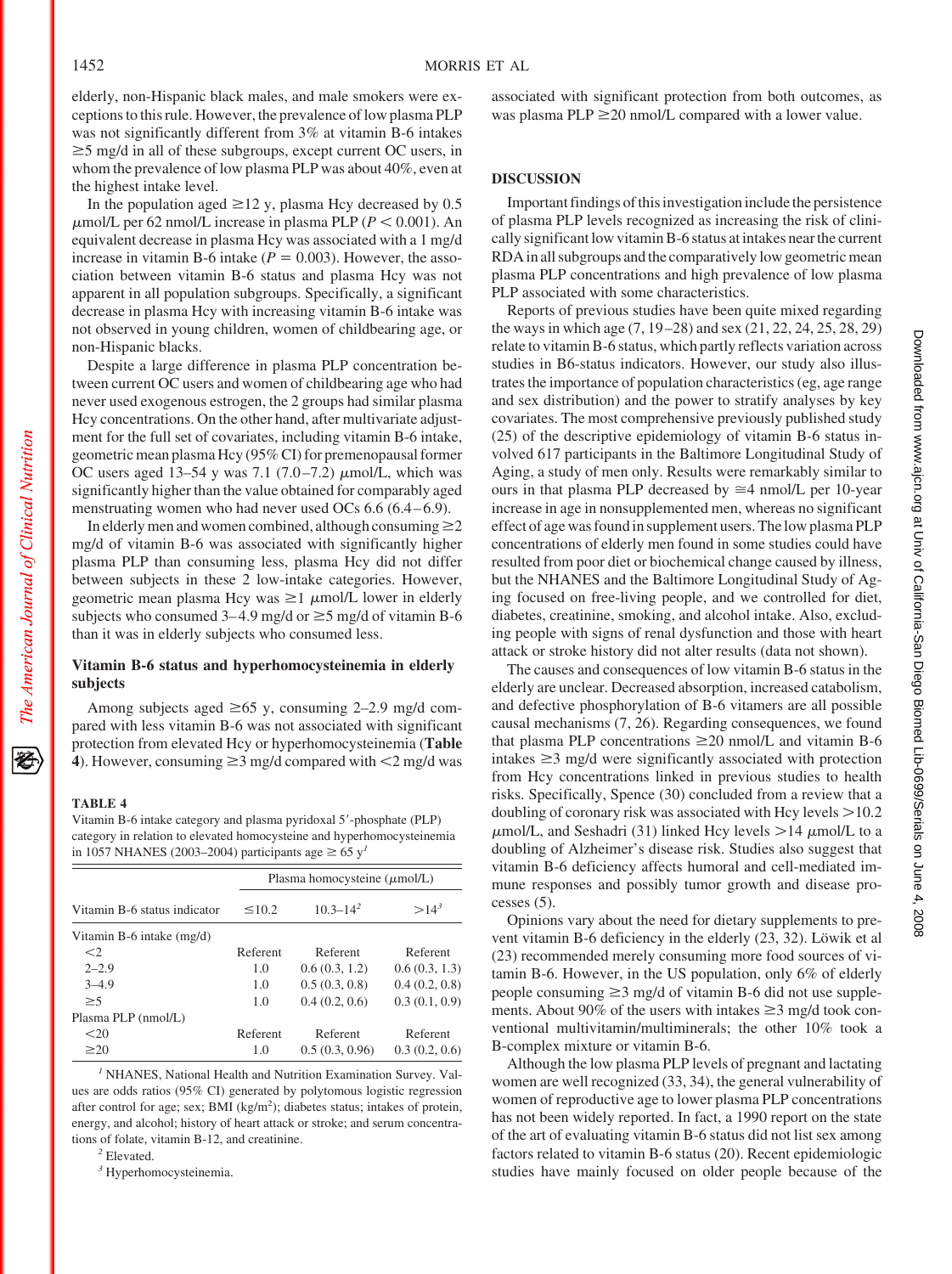connection between low B-vitamin status and hyperhomocysteinemia (28). In view of our results, it is not surprising that such studies failed to identify female sex as a risk factor for low vitamin B-6 status (23, 24, 35, 36). A 1999 British study of children and adolescents included teenagers old enough to reveal a postpubertal male-female difference in plasma PLP and a decrease from early childhood to adolescence in girls (25), but no published study was large enough to precisely estimate plasma PLP concentrations in males and females across the life span. The age pattern of the male-female difference in plasma PLP (ie, its onset at menarche and its gradual disappearance as more and more women entered menopause) as well as the link to OC use strongly suggest that estrogen plays a role in determining plasma PLP concentrations in women. It is important to stress, however, that, despite significant differences in plasma PLP between nonsupplemented adult men and nonsupplemented menstruating women who had never used OCs, the prevalence of low plasma PLP was minimized in both groups at vitamin B-6 intakes  $\geq 3$ mg/d.

Our findings corroborate several reports of abnormalities of tryptophan metabolism in OC users that were corrected by megadoses of vitamin B-6 (37–40). Although some authors (37, 41– 44) urged the routine supplementation of OC users with vitamin B-6, the abnormality was later attributed directly to the high doses of estrogen delivered by first-generation OCs rather than drug-induced vitamin B-6 deficiency (45), particularly because the difference in plasma PLP levels between OC users and nonusers was so small as to be potentially explained by diet (46). More recently, lower-dose OCs were linked to abnormal tryptophan metabolism (47), and a relatively large study (48) showed a large and significant difference in plasma PLP concentration between OC users and nonusers. Furthermore, symptoms of vitamin B-6 deficiency have been noted at plasma PLP concentrations consistent with those of OC-using NHANES participants (49). However, the low plasma PLP levels of OC users have been hypothesized to represent merely a redistribution of PLP between extracelluar and intracellular compartments (50) or a shift of the total vitamin B-6 from PLP to the pyridoxal vitamer (51). The normal Hcy levels of OC users despite low plasma PLP tend to suggest protection from cardiovascular disease risk and seem to support the view that the low PLP levels of OC users are benign. On the other hand, both OC use (52) and low vitamin B-6 status (52) have been linked to inflammation. A true vitamin B-6 deficit might not result in low Hcy levels during OC use if estrogenlowered plasma Hcy and plasma PLP simultaneously by different mechanisms. Low Hcy concentrations have, in fact, been noted in both women on hormone replacement therapy (53, 54) and OC users during the high-hormone phase (55). Considering the many functions of vitamin B-6 and the possibility that cardiovascular disease is related to vitamin B-6 status independently of Hcy (29, 56), any Hcy advantage might be outweighed, in both the user and her unborn children (57), by the effects of long-term vitamin B-6 deficiency, which the low plasma PLP concentrations and elevated Hcy concentrations of former OC users may reflect.

The suggestion of low vitamin B-6 status in blacks corroborates findings of 2 earlier studies (58, 59). Also consistent with our results, Serfontein et al (59) showed a relation between vitamin B-6 intake and Hcy in South Africans that was restricted to whites, which led the authors to speculate that Hcy is metabolized efficiently at low vitamin B-6 status in blacks.

The low plasma PLP concentrations of cigarette smokers have also been noted before. However, the relevance of this finding to the smokers' vitamin B-6 status has been questioned, even though, when corrected for hematocrit, erythrocyte PLP was also found to be significantly lower in smokers compared with nonsmokers (60). Smokers in our study lagged behind nonsmokers in both plasma PLP increases and Hcy lowering as vitamin B-6 intake increased.

Strengths of this study included the large, multi-ethnic sample, the experience and training of the NHANES researchers, the administration of 2 diet recalls, and the extensive data on supplement use. The rich NHANES data set allowed us to perform stratified analyses and consider many covariates, both to clarify findings and control bias.Weaknesses included variations across subgroups in the usefulness of plasma Hcy as an indicator of vitamin B-6 function, indirect assessment of estrogen status, and the lack of data on other B-6 vitamers. Future studies should attempt to confirm and clarify our findings by overcoming these limitations.

In conclusion, our findings were inconsistent with the idea that the current RDAs for vitamin B-6 guarantee adequate vitamin B-6 status for nearly everyone. Furthermore, intakes between 3 and 4.9 mg/d would likely leave some smokers, blacks, seniors, and current and former OC users with inadequate status.

The authors' responsibilities were as follows—JS and MFP: conceived of this study; MSM: designed and performed the statistical analyses and drafted the manuscript; PFJ: provided expert input on epidemiologic and statistical aspects; and all authors contributed to the final version of the manuscript. None of the authors had a conflict of interest.

# **REFERENCES**

- 1. Clayton PT. B6-responsive disorders: a model of vitamin dependency. J Inherit Metab Dis 2006;29:317–26.
- 2. Selhub J. Homocysteine metabolism. Annu Rev Nutr 1999;19:217– 46. 3. Coursin DB. Present status of vitamin B6 metabolism. Am J Clin Nutr
- 1961;9:304 –14. 4. Bender DA. Novel functions of vitamin B6. Proc Nutr Soc 1994;53:
- 625–30. 5. Rall LC, Meydani SN. Vitamin B6 and immune competence. Nutr Rev
- 1993;51:217–25. 6. Tully DB, Allgood VE, Cidlowski JA. Modulation of steroid receptormediated gene expression by vitamin B6. FASEB J 1994;8:343–9.
- 7. Hamfelt A. Age variation of vitamin b6 metabolism in man. Clin Chim Acta 1964;10:48 –54.
- 8. Lui A, Lumeng L, Aronoff GR, Li TK. Relationship between body store of vitamin B6 and plasma pyridoxal-P clearance: metabolic balance studies in humans. J Lab Clin Med 1985;106:491–7.
- 9. Shane B, Contractor SF. Assessment of vitamin B6 status. Studies on pregnant women and oral contraceptive users. Am J Clin Nutr 1975;28:  $739 - 47$ .
- 10. Food and Nutrition Board, Institute of Medicine. Dietary reference intakes for thiamin, riboflavin, niacin, vitamin B6, folate, vitamin B12, pantothenic acid, biotin, and choline. A report of the Standing Committee on the Scientific Evaluation of Dietary Reference Intakes and its Panel on Folate, Other B Vitamins, and Choline and Subcommittee on Upper Reference Levels of Nutrients. Washington, DC: National Academy Press, 1998.
- 11. National Center for Health Statistics. National Health and Nutrition Examination Survey. Version current June 2005. Internet: http://www. cdc.gov/nchs/data/nhanes/nhanes\_03\_04/general\_data\_release\_doc\_ 03-04.pdf (accessed 23 July 2007).
- 12. National Center for Health Statistics. National Health and Nutrition Examination Survey. Version current April 2001. Internet: http:// www.cdc.gov/nchs/data/nhanes/ab1-6.pdf (accessed 23 July 2007).
- 13. National Center for Health Statistics. National Health and Nutrition Examination Survey. Version current September 2006. Internet: http://